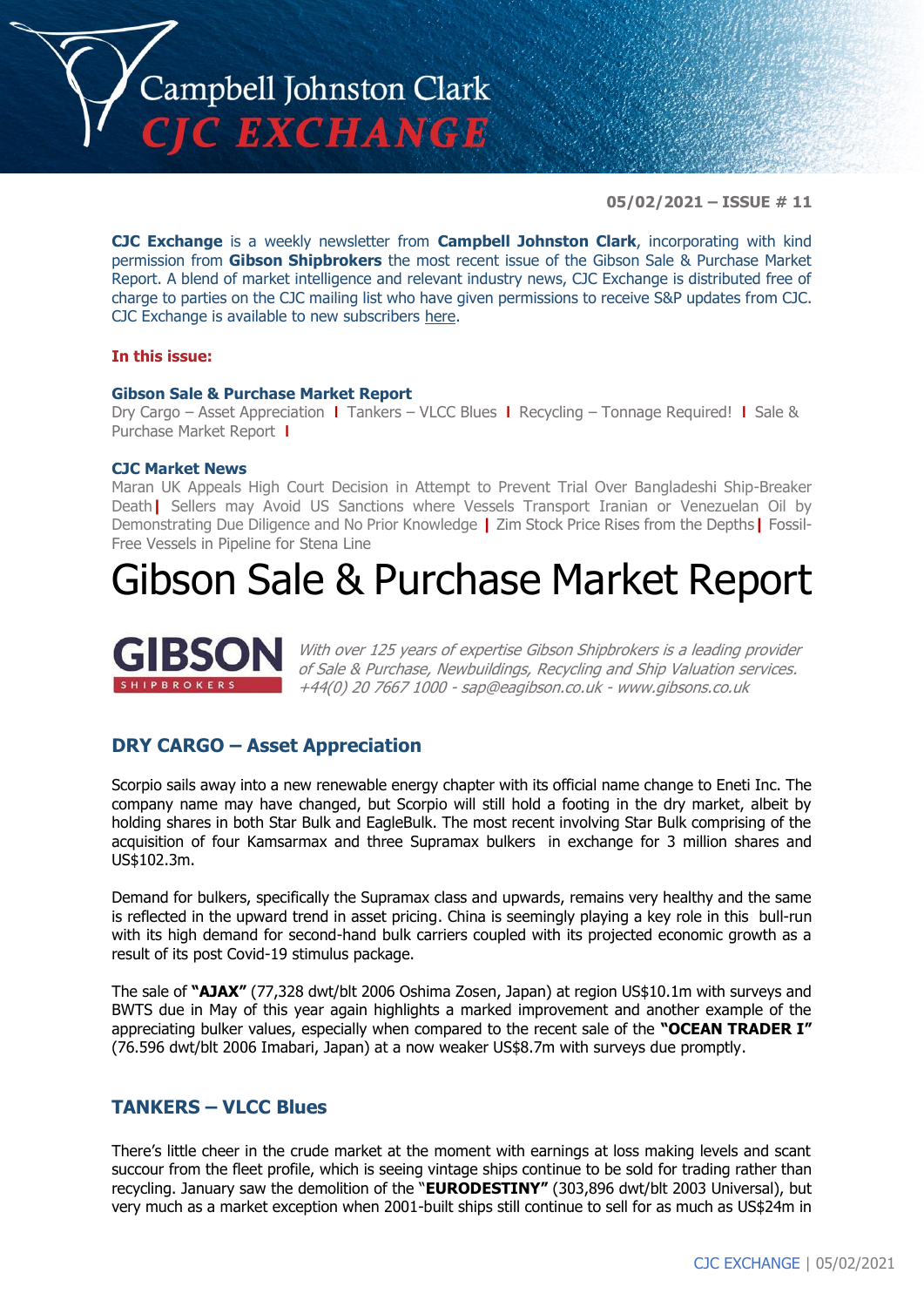

respect of the "**MARION"** (309,640 dwt/blt 2001 Samsung) to undisclosed buyers and furthermore unpriced off-market sale of "**MARAN CASTOR"** (306,344 dwt/blt 2991 Daewoo) on undisclosed terms.

Some positive news may be attained from the news of Everest Korea Finance reportedly dropping its ten ship order at Hyundai Heavy, but by the same token we learn of ten more VLCCs being tentatively ordered at Daewoo against Shell TCs from Advantage Tankers, AET and International Seaways, in addition to a potential further quartet at Hyundai by Maran Tankers, cumulatively expanding the global orderbook. Whilst notable that these will have been negotiated ahead of steadily rising newbuilding prices in the last few weeks, all fourteen ships are set to be built for LNG fuelling, ringing another death knell for conventional fuelled ships.

### **RECYCLING – Tonnage Required!**

Although all markets remain in subdued mood with little tonnage on offer to bid on, there is an element of quiet optimism about as well as improving demand. If more tonnage becomes available it would help encourage and test the buyers, but some owners will want to see evidence of firming rates before they begin to market their tonnage. India meanwhile has announced their budget which, for a change, appears to be positive for the ship recycling industry. Some custom duties have been reduced and there are also some exemptions in place for scrap steel which for the recyclers is good news and should enable them to be more competitive on pricing. Whether it will be enough for them to seriously start competing with their neighbours in Pakistan and Bangladesh is unlikely (as Indian breakers mainly focus on Green Recycling these days), but nevertheless it's a boost for the local industry and prices should firm.

### **Gibson Sale & Purchase Market Report S&P SALES**

| <b>Vessel Name</b>                                                                                      | <b>DWT</b>                           | <b>Built</b>                                       | Yard                                                                         | <b>Buyers</b>                       | <b>Price</b><br>(\$/m) | <b>Notes</b>                                                                     |  |  |  |
|---------------------------------------------------------------------------------------------------------|--------------------------------------|----------------------------------------------------|------------------------------------------------------------------------------|-------------------------------------|------------------------|----------------------------------------------------------------------------------|--|--|--|
| <b>BULKERS</b>                                                                                          |                                      |                                                    |                                                                              |                                     |                        |                                                                                  |  |  |  |
| <b>SAKURA WAVE</b>                                                                                      | 88,299                               | 2010                                               | Imabari (JPN) Greek buyer                                                    |                                     | 12.5                   | 38 <sub>m</sub><br>beam.                                                         |  |  |  |
| <b>FORTUNE SUNNY</b>                                                                                    | 82,373                               | 2008                                               | Oshima Zosen Greek buyer<br>(JPN)                                            |                                     | 13.7                   | DD due<br>6/21.<br><b>BWTS</b><br>fitted.                                        |  |  |  |
| <b>FORTUNE MIRACLE</b>                                                                                  | 82,338                               | 2009                                               | Oshima Zosen Castor<br>(JPN)                                                 | Maritime                            | 14.5                   | SS psd<br>4/19.<br><b>BWTS</b><br>fitted.                                        |  |  |  |
| R. R. AUSTRALIA                                                                                         | 81,582                               | 2011                                               | Sungdong<br>(KRS)                                                            | <b>Undisclosed</b><br>buyer         | 16.2                   | SS psd<br>9/20.<br><b>BWTS</b><br>fitted.                                        |  |  |  |
| SBI LAMBADA + SBI MACARENA<br>SBI CARIOCA + SBI CAPOEIRA<br><b>SBI PEGASUS</b><br>SBI SUBARU + SBI URSA | 81,250<br>81,250<br>63,371<br>61,500 | both 2016<br><b>both 2015</b><br>2015<br>both 2015 | Hudong<br>(CHN)<br><b>Hudong</b><br>(CHN)<br>Chengxi<br>(CHN)<br>DACKS (CHN) | <b>Star Bulk</b><br><b>Carriers</b> | abt $134*$<br>en bloc  | <b>Assume</b><br>\$102.3 m<br>lease<br>balance<br>$+3m$ new<br>shares<br>issued. |  |  |  |
| <b>AJAX</b>                                                                                             | 77,328                               | 2006                                               | Oshima Zosen Undisclosed<br>(JPN)                                            | buyer                               | 10.15                  | SS+BWTS<br>due 5/21.                                                             |  |  |  |
| <b>EVANGELIA PETRAKIS</b>                                                                               | 74,475                               | 2007                                               | <b>Hudong</b><br>Zhonghua<br>(CHN)                                           | <b>Undisclosed</b><br>buyer         | 8.6                    | SS due<br>1/22. No<br>BWTS.                                                      |  |  |  |
| <b>PARASKEVI</b>                                                                                        | 74,269                               | 2003                                               | Oshima Zosen Chinese<br>(JPN)                                                | buyer                               | 7.3                    | No BWTS.                                                                         |  |  |  |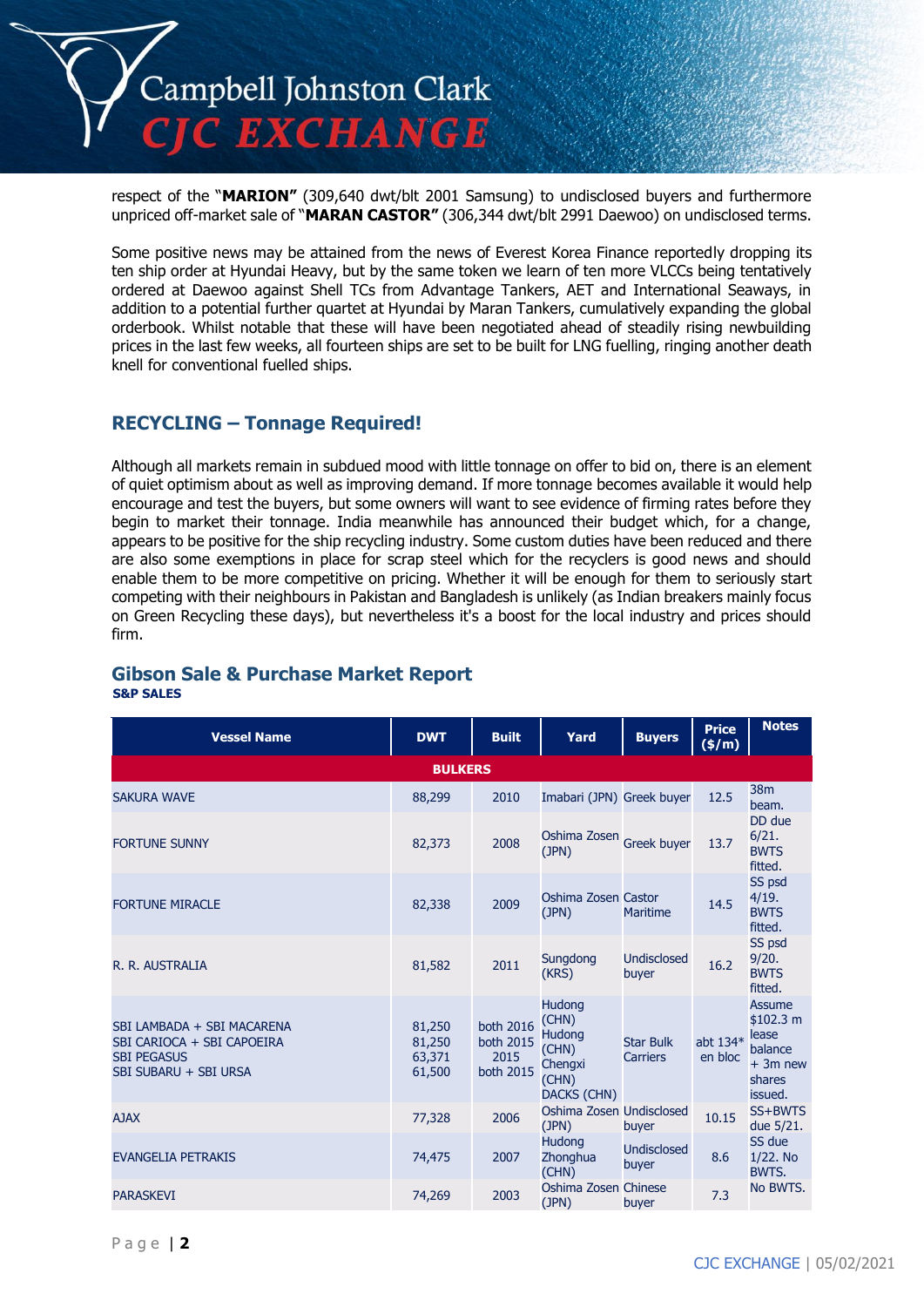# Campbell Johnston Clark<br>CJC EXCHANGE

| <b>GH STORM CAT</b>                                          | 63,308                                    | 2014               | <b>Sainty</b><br>Yangzhou<br>(CHN)       | European<br>buyer                   | 15.75              | <b>BWTS</b><br>fitted.                                    |
|--------------------------------------------------------------|-------------------------------------------|--------------------|------------------------------------------|-------------------------------------|--------------------|-----------------------------------------------------------|
| <b>SBI CRONOS</b>                                            | 61,305                                    | 2015               | I-S Shipyard<br>(JPN)                    | Kassian<br><b>Maritime</b>          | 19.6               | SS psd<br>11/20.<br><b>BWTS</b><br>fitted.                |
| <b>SBI ACHILLES</b>                                          | 61,301                                    | 2016               | I-S Shipyard<br>(JPN)                    | Eagle Bulk                          | 20.5               | <b>BWTS</b><br>fitted.                                    |
| XING SHOU HAI + XING XI HAI                                  | 60,492                                    |                    | 2016+2017 Mitsui (JPN)                   | Minsheng<br>Financial<br>Leasing    | 41 en<br>bloc      | <b>BWTS</b><br>fitted.                                    |
| <b>NAVIOS ASTRA</b>                                          | 53,400                                    | 2006               | Imabari (JPN)                            | <b>Turkish</b><br>buyer             | 6.75               | SS+BWTS<br>due 5/21.                                      |
| <b>ANTA</b>                                                  | 47,305                                    | 2002               | Minami<br>Nippon (JPN)                   | Korean<br>buyer                     | 5.75               | No BWTS.                                                  |
| <b>ASIA PEARL VI</b>                                         | 35,220                                    | 2011               | Nantong<br>Changqingsha<br>(CHN)         | <b>Samios</b><br>Shipping           | 6.25               | SS+BWTS<br>due 4/21.                                      |
|                                                              | <b>TANKERS</b>                            |                    |                                          |                                     |                    |                                                           |
| <b>MARION</b>                                                | 309,640                                   | 2001               | Samsung<br>(KRS)                         | Undisclosed<br>buyer                | 24                 | DD due<br>6/21. No<br>BWTS.                               |
| FSL FOS + FSL SUEZ                                           | 113,500                                   | both 2021 Yangzhou | <b>COSCO</b><br>(CHN)                    | <b>GNMTC</b>                        | 52.5 each Scrubber | Coated.<br>fitted.                                        |
| <b>MERMAID</b>                                               | 45,763                                    | 2002               | Minami<br>Nippon (JPN)                   | <b>Undisclosed</b><br>buyer         | 8.45               | Pump-<br>room. SS<br>psd 10/20.<br><b>BWTS</b><br>fitted. |
| <b>ESHIPS EAGLE</b>                                          | 13,148                                    | 2007               | Hyundai Mipo Nigerian<br>(KRS)           | buyer                               | 6.5                | IMO II.<br>Epoxy.                                         |
|                                                              | <b>CONTAINERS / RO-RO / REEFERS / PCC</b> |                    |                                          |                                     |                    |                                                           |
| <b>APL NORWAY</b>                                            | 72,807                                    | 2007               | Koyo (JPN)                               | Regional<br>Container<br>Line (RCL) | 31.2               | 6310 TEU.<br>Gearless.<br>DD psd<br>8/20.                 |
| FOS EXPRESS + LONG BEACH EXPRESS +<br><b>SEATTLE EXPRESS</b> | 68,500                                    | all 2008           | Hanjin HI<br>(KRS)                       | Capital<br>Product                  | 40.5 en<br>bloc    | 5085<br>TEU.<br>Gearless.                                 |
| <b>NAXOS</b>                                                 | 68,047                                    | 2003               | Hyundai Ulsan Aeolos<br>(KRS)            |                                     | 25.5               | 5680 TEU.<br>Gearless.<br>DD psd<br>3/20.                 |
| <b>HARRIER HUNTER</b>                                        | 51,779                                    | 2009               | Hyundai Ulsan Wan Hai<br>(KRS)           | Lines                               | 21                 | 4255 TEU.<br>Gearless.<br>DD due<br>12/21.                |
| <b>BARDU + BALEARES</b>                                      | 34,086                                    | 2014               | <b>Jiangsu</b><br>Yangzijiang<br>(CHN)   | <b>UK buyer</b>                     | 18 each Geared.    | 2546 TEU.                                                 |
| <b>KOTA NEBULA</b>                                           | 25,985                                    | 2010               | Dalian No. 1<br>(CHN)                    | German<br>buyer                     | 7.8                | 1810 TEU.<br>Geared. SS<br>psd 5/20.                      |
| ACRUX N + VITA N                                             | 23,350                                    |                    | Guangzhou<br>both 2010 Wenchong<br>(CHN) | Goto<br><b>Shipping</b>             | 9.5 each Geared.   | 1740 TEU.                                                 |
| BOMAR VANQUISH + BOMAR VALOUR                                | 22,308                                    |                    | 2001+2002 Sietas (GER)                   | <b>MSC</b>                          |                    | 1719 TEU.<br>5.7 each Gearless.<br>Ice 1A.                |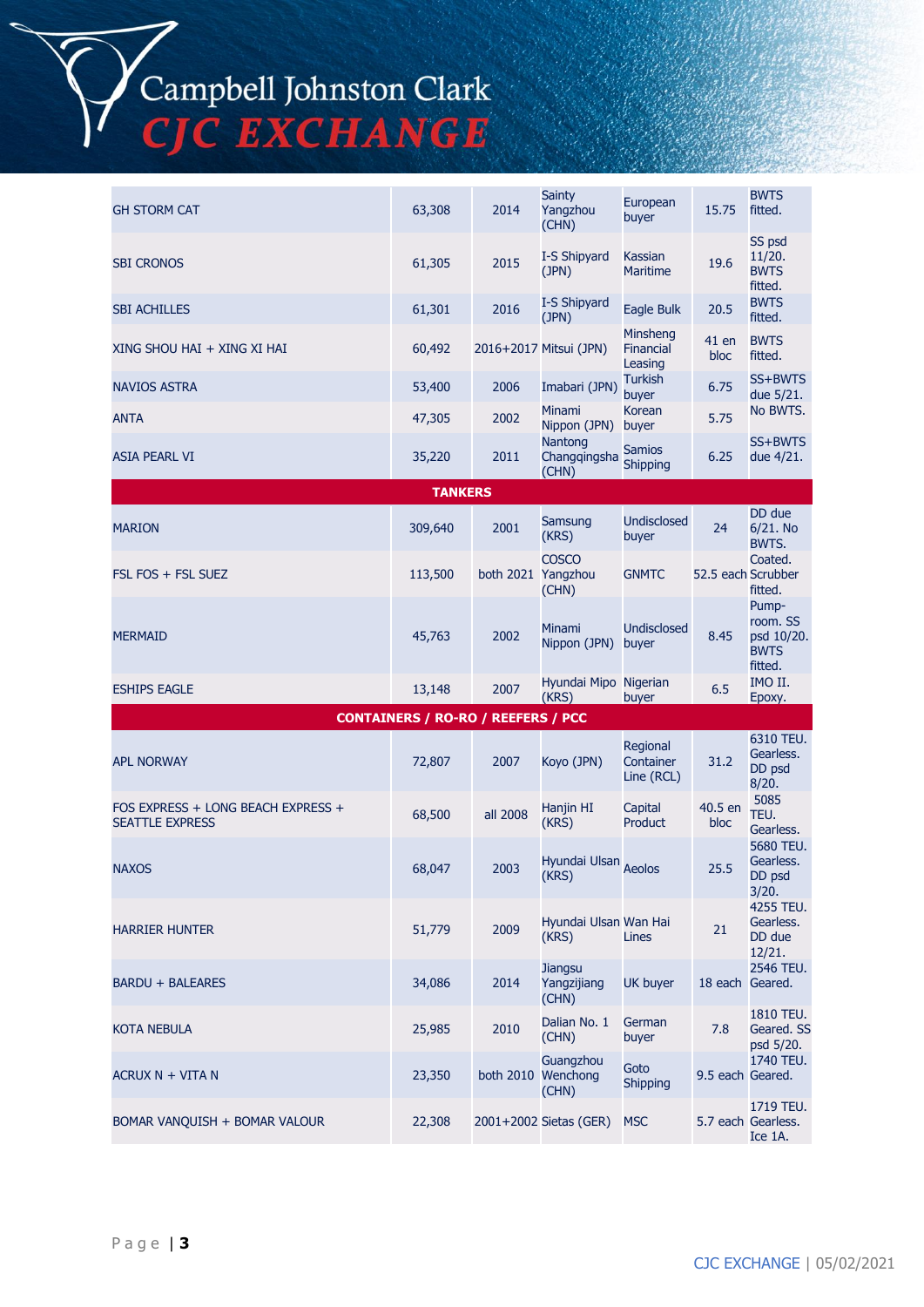Campbell Johnston Clark<br>CJC EXCHANGE

**NEWBUILDING ORDERS**

| <b>Ordering Client</b>                   | Vessel Type Size / No. Shipyard      | of units                      | (Country)                        | <b>Delivery</b> | <b>Price</b><br>$(\text{sm})$ | <b>Notes</b>                                                             |  |  |
|------------------------------------------|--------------------------------------|-------------------------------|----------------------------------|-----------------|-------------------------------|--------------------------------------------------------------------------|--|--|
| <b>BULKERS</b>                           |                                      |                               |                                  |                 |                               |                                                                          |  |  |
| U-Ming                                   | Newcastlemax                         | 210,000<br>dwt $x$ 2+2        | Qingdao<br>Beihai (CHN)          | 2022-2023       | 50.5                          |                                                                          |  |  |
|                                          | <b>TANKERS</b>                       |                               |                                  |                 |                               |                                                                          |  |  |
| <b>Maran Tankers</b>                     | <b>VLCC</b>                          | 318,000<br>dwt x $2+2$        | Hyundai HI<br>(KRS)              | 2022-2023       |                               | LOI stage.<br><b>LNG dual</b><br>fuel.                                   |  |  |
| <b>Advantage Tankers</b>                 | VLCC                                 | 300,000<br>$dwt \times 4$     | <b>DSME (KRS)</b>                | 2022-2023       | $req$ 100                     | LOI stage.<br>LNG dual<br>fuel.<br><b>Against TC</b><br>to Shell.        |  |  |
| <b>AET</b>                               | <b>VLCC</b>                          | 300,000<br>$dwt \times 3$     | <b>DSME (KRS)</b>                | 2022-2023       | $req$ 100                     | LOI stage.<br><b>LNG dual</b><br>fuel.<br><b>Against TC</b><br>to Shell. |  |  |
| <b>International Seaways</b>             | <b>VLCC</b>                          | 300,000<br>$dwt \times 3$     | <b>DSME (KRS)</b>                | 2022-2023       | reg $100$                     | LOI stage.<br><b>LNG dual</b><br>fuel.<br><b>Against TC</b><br>to Shell. |  |  |
| <b>SK Shipping</b>                       | <b>VLCC</b>                          | 300,000<br>dwt $x$ 2+2        | <b>DSME (KRS)</b>                | 2022            | 87.5                          | <b>Scrubber</b><br>fitted.                                               |  |  |
| Chandris                                 | LR <sub>2</sub>                      | 115,000<br>dwt $x$ 1+1        | Daehan (KRS)                     | 2022            | reg 50                        | Coated.                                                                  |  |  |
| Socatra                                  | <b>MR</b>                            | x 2                           | 50,000 dwt Hyundai Mipo<br>(KRS) | 2022            | 36.5                          | <b>Against TC</b><br>to Total.                                           |  |  |
|                                          | <b>GENERAL CARGO / MULTI PURPOSE</b> |                               |                                  |                 |                               |                                                                          |  |  |
| ESTE Verwaltungs (c/o Jebsen Shipping)   | <b>MPP</b>                           | $x 6+6$                       | 5,200 dwt Dajin Heavy<br>(CHN)   | 2023-2024       | 8.92<br>(€7.38)               |                                                                          |  |  |
| <b>CONTAINERS / RO-RO / REEFER / PCC</b> |                                      |                               |                                  |                 |                               |                                                                          |  |  |
| <b>Minerva Marine</b>                    | Container                            | 13,000 TEU Samsung<br>$X$ 2+2 | (KRS)                            | 2022            | 100                           |                                                                          |  |  |
| Zhonggu Logistics                        | Container                            | 4,600 TEU<br>$x 10 + 8$       | Yangzijiang<br>(CHN)             | 2023-2024       | 35                            |                                                                          |  |  |
| <b>GAS</b>                               |                                      |                               |                                  |                 |                               |                                                                          |  |  |
| <b>Tianjin Southwest Maritime</b>        | <b>LPG</b>                           | 93,000 cbm Jiangnan<br>$x1+1$ | (CHN)                            | 2023            | est 75-76                     | Panda<br>class.                                                          |  |  |
| <b>Sinogas</b>                           | <b>LPG</b>                           | 93,000 cbm Jiangnan<br>x 1+1  | (CHN)                            | 2023            |                               |                                                                          |  |  |

### **Recycling Prices (US\$/LWT)**

Page | **4**

|                                | Bangladesh Pakistan |         | <b>India</b> | <b>Turkey</b> |
|--------------------------------|---------------------|---------|--------------|---------------|
| Tank/Cont/Ro-Ro/Capes/LPG/PCC  | 445/460             | 440/450 | 430/440      | 255/265       |
| Dry Cargo/Bulk/Tween/Gen Cargo | 435/445             | 430/440 | 420/430      | 245/255       |

| <b>Newbuild and Second Hand Values (\$ million)</b> |      |      |                                 | <b>Indices</b> |
|-----------------------------------------------------|------|------|---------------------------------|----------------|
|                                                     |      |      | Newbuild 5 Year Old 10 Year Old |                |
| <b>Tankers</b>                                      |      |      |                                 |                |
| <b>VLCC</b>                                         | 87.5 | 65   | 46                              | <b>BDI</b>     |
| <b>SUEZMAX</b>                                      | 57.5 | 44.5 | 29.5                            |                |

**C.O.B Friday**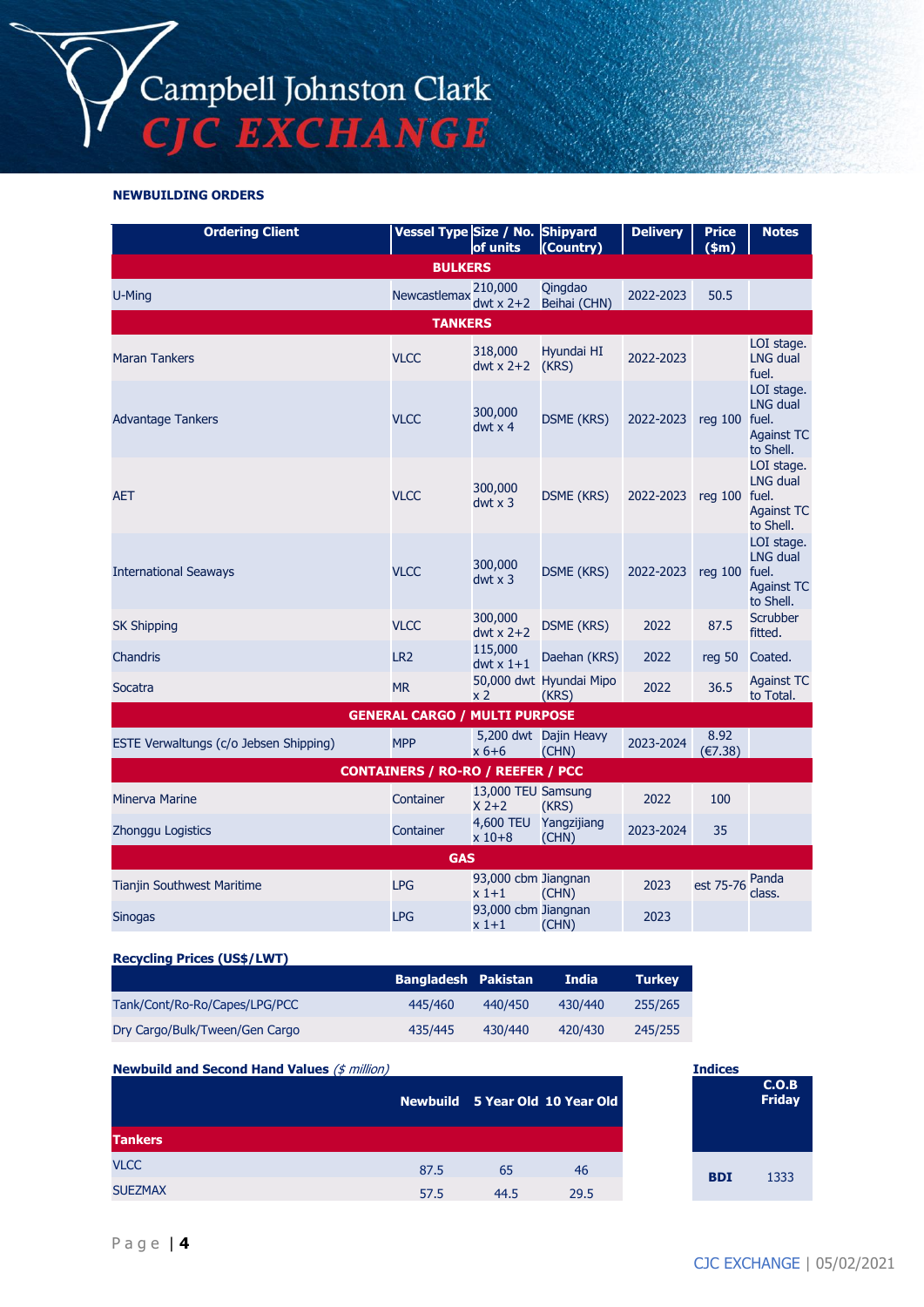# Campbell Johnston Clark **C EXCHANGE**

| <b>AFRAMAX</b>             | 47.5                                                                                                                                                                                                                                                                                                                               | 33.5  | 21.5         |                 | $$$ /Yen    | 105.74 |
|----------------------------|------------------------------------------------------------------------------------------------------------------------------------------------------------------------------------------------------------------------------------------------------------------------------------------------------------------------------------|-------|--------------|-----------------|-------------|--------|
| <b>MR</b>                  | 34                                                                                                                                                                                                                                                                                                                                 | 27    | 18           |                 |             |        |
| <b>Bulkers</b>             |                                                                                                                                                                                                                                                                                                                                    |       |              |                 | <b>VLCC</b> |        |
| <b>CAPESIZE</b>            | $48^$                                                                                                                                                                                                                                                                                                                              | 28    | 20           |                 | AG/East     | 28.5   |
| <b>KAMSARMAX / PANAMAX</b> | $27k^{\wedge}$                                                                                                                                                                                                                                                                                                                     | 23.5k | 16.25k / 15p | <b>TD3 (WS)</b> |             |        |
| <b>ULTRAMAX / SUPRAMAX</b> | $25u^{\wedge}$                                                                                                                                                                                                                                                                                                                     | 20.5u | 11.75s       |                 |             |        |
| <b>HANDYSIZE</b>           | $23.5^{\circ}$                                                                                                                                                                                                                                                                                                                     | 15    | 9            |                 |             |        |
| $\sim$ $\sim$              | $\mathbf{u}$ $\mathbf{v}$ $\mathbf{v}$ $\mathbf{v}$ $\mathbf{v}$ $\mathbf{v}$ $\mathbf{v}$ $\mathbf{v}$ $\mathbf{v}$ $\mathbf{v}$ $\mathbf{v}$ $\mathbf{v}$ $\mathbf{v}$ $\mathbf{v}$ $\mathbf{v}$ $\mathbf{v}$ $\mathbf{v}$ $\mathbf{v}$ $\mathbf{v}$ $\mathbf{v}$ $\mathbf{v}$ $\mathbf{v}$ $\mathbf{v}$ $\mathbf{v}$ $\mathbf{$ |       |              |                 |             |        |

^=Chinese price (otherwise based upon Japanese / Korean country of build)

**This report has been produced for general information and is not a replacement for specific advice. While the market information is believed to be reasonably accurate, it is by its nature subject to limited audits and validations. No responsibility can be accepted for any errors or any consequences arising therefrom. No part of the report may be reproduced or circulated without our prior written approval. © E.A. Gibson Shipbrokers Ltd 2021.**

## CJC Market News



Campbell Johnston Clark (CJC) is a medium-sized international law firm advising on all aspects of the shipping sector, from ship finance to dry shipping and comprehensive casualty handling, and all that happens in between. Today, we have offices in London, Newcastle, Singapore and Miami.

### **Maran UK Appeals High Court Decision in Attempt to Prevent Trial Over Bangladeshi Ship-Breaker Death**



The widow of a Bangladeshi ship-breaker who fell eight stories to his death whilst breaking up a tanker is attempting to pursue a negligence claim against Maran UK (part of the Greek Angelicoussis shipping group) in the UK courts. The human rights claim targets both Maran UK and an agent representing the Angelicoussis Group's Maran Tankers Management and Maran Gas Management.

Last year, the High Court held that Maran UK had a duty of care towards Khalil Mollah, who died whilst working on the 300,000-dwt tanker EKTA. Maran UK had been

involved as an agent in the sale of the vessel before it was sold to a third-party cash buyer for demolition. At the time of Mollah's accident, Maran UK was not the vessel's owner nor were they Mollah's employer, but they were considered to be responsible for the tanker being scrapped in Bangladesh, where working conditions are notoriously dangerous. Hundreds of people, mostly without contracts, die or are injured every year in falls, explosions and accidents as a result of the controversial vessel scrapping methods there.

If Mollah's widow is successful in a future trial, this could lead to an uncomfortable precedent whereby UK shipowners and others involved in the sale of vessels could be held legally responsible for damage arising from subsequent unsafe scrapping methods used abroad. Maran UK is now appealing against the ruling in an attempt to stop the compensation claim from proceeding to trial.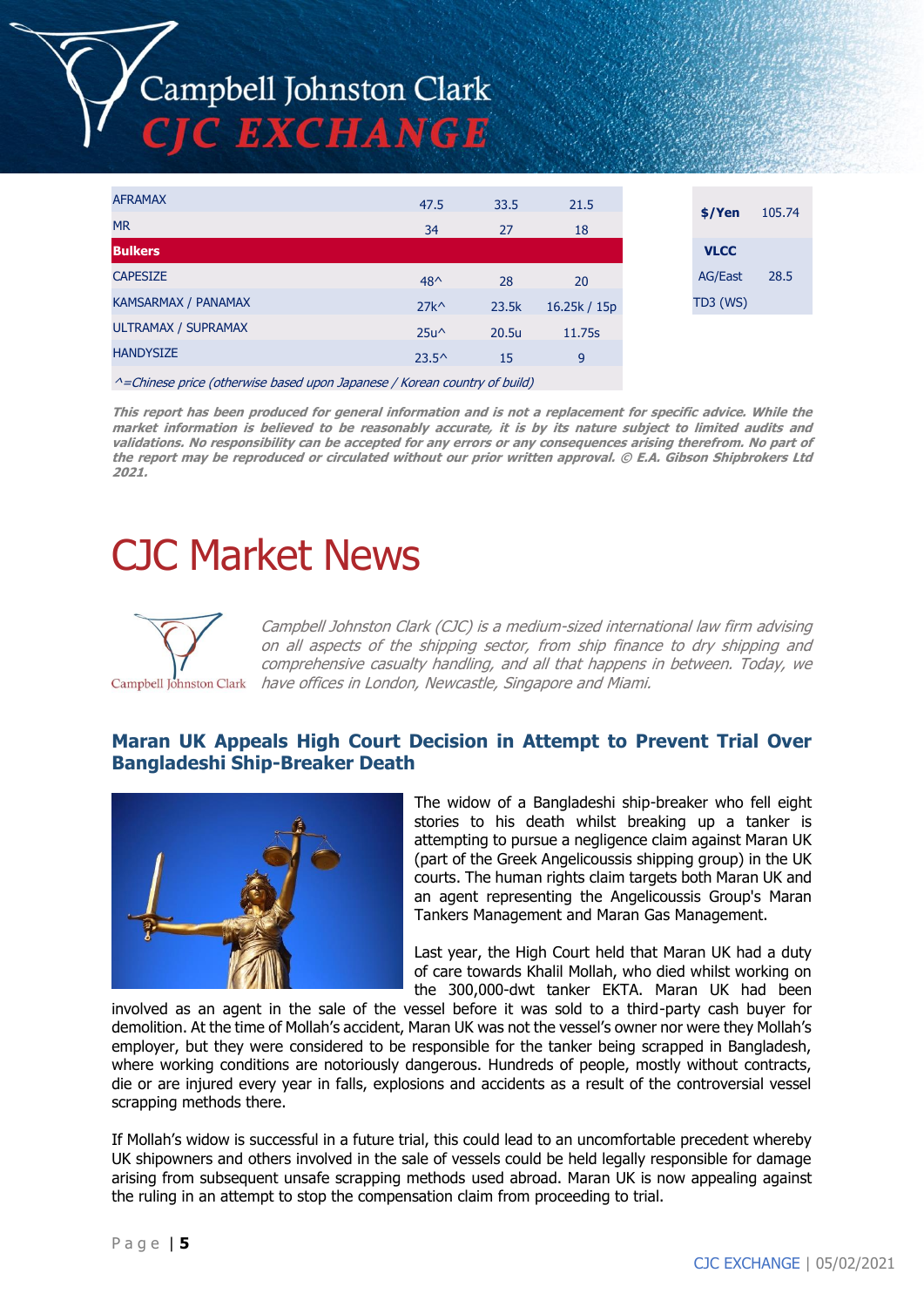

### **Sellers may Avoid US Sanctions where Vessels Transport Iranian or Venezuelan Oil by Demonstrating Due Diligence and No Prior Knowledge**



The US has previously threatened to sanction any entity that facilitates the Iranian or Venezuelan oil trade, however according to legal experts, vessel sellers are not automatically in breach of US sanctions when the ships they sold are subsequently used in such activities.

If ship sellers can prove they did not knowingly sell the ships for sanctioned trades and can demonstrate the requisite due diligence via paper trails, they may avoid being targeted by the US sanctions division, the Office of Foreign Assets and

Control (OFAC). One anonymous lawyer has affirmed that sellers are not legally responsible for the actions of a buyer following the transaction provided the seller did not have actual or constructive knowledge that the transaction was part of a scheme to violate sanctions.

This may not be the case where OFAC deemed a seller not to have performed sufficient checks on the buyer. It is important therefore, that a seller is able to demonstrate that they have thoroughly examined their counterparties. In the event a seller discovers that the ships which were previously under their ownership are engaged in sanctioned trades after their sale, it may benefit from approaching OFAC in the first instance.

However even where no wrongdoing is found to have occurred, there may be other consequences. Polembros Shipping was not sanctioned for the sale of the Nautic (built 1998) to Iran-linked Taif Mining Services however authorities have withheld \$10m from the transaction. There is therefore the potential consequence of blocking and seizure of transaction funds.

### **Zim Stock Price Rises from the Depths**



Further to our previous article (*[Zim Eyes New York IPO](https://www.cjclaw.com/cms/document/cjc-exchange-issue-7.pdf)*) the container shipping company floated last week on the New York Stock Exchange. While its target price range was between \$16-\$19 per share, Zim was forced to price below this, at \$15 per share. Trading was initially difficult for Zim, and within the first hour the price had sunk to below \$12 per share. While the wider stock market also struggled during this period, the container company stock was most definitely sailing in choppier waters.

This poor performance was embarrassing for both Zim and

the wider maritime industry, and lent weight to those that had dubbed the IPO as "It's Probably Overpriced". As the first mainstream shipowner to list since Gener8 Maritime in 2015, a successful listing could have encouraged more industry players to consider the move.

Having said this, the share price has been recovering somewhat, and is edging nearer to the \$15 list price. It closed at \$12.05 on the second day of trading, and then climbed to \$13.62 and \$14.11 on Monday and Tuesday of this week. There still stands a 15% underwriters' allotment option, which may be triggered if the price surpasses the \$15 IPO price for significant period. This could bring in a much needed additional \$32.5m to Zim. As at the time of writing, the price stands at \$14.25 per share, and so the possibility of triggering the allotment option is beginning to look like a real possibility. This will encourage the wider maritime industry, and if the price continues to rise, may give other key players the confidence to list themselves.